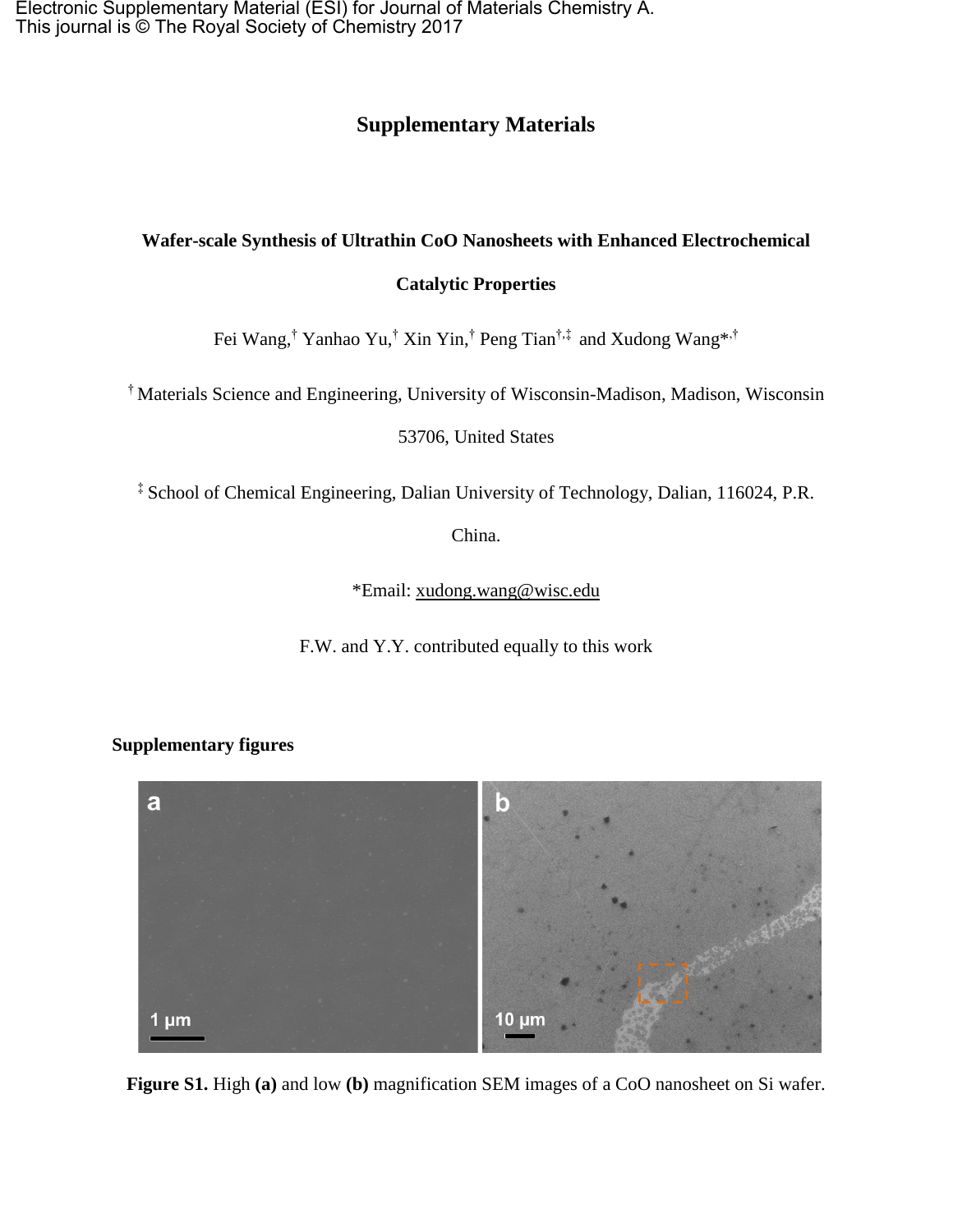

**Figure S2.** Grazing-angle X-ray diffraction (GAXRD) of CoO nanosheet, showing the (111) and (200) peaks of CoO (JCPDS No. 001-1227).



**Figure S3 (a)** Top view and **(b)** cross-sectional view SEM image of bulk CoO film on Si wafer.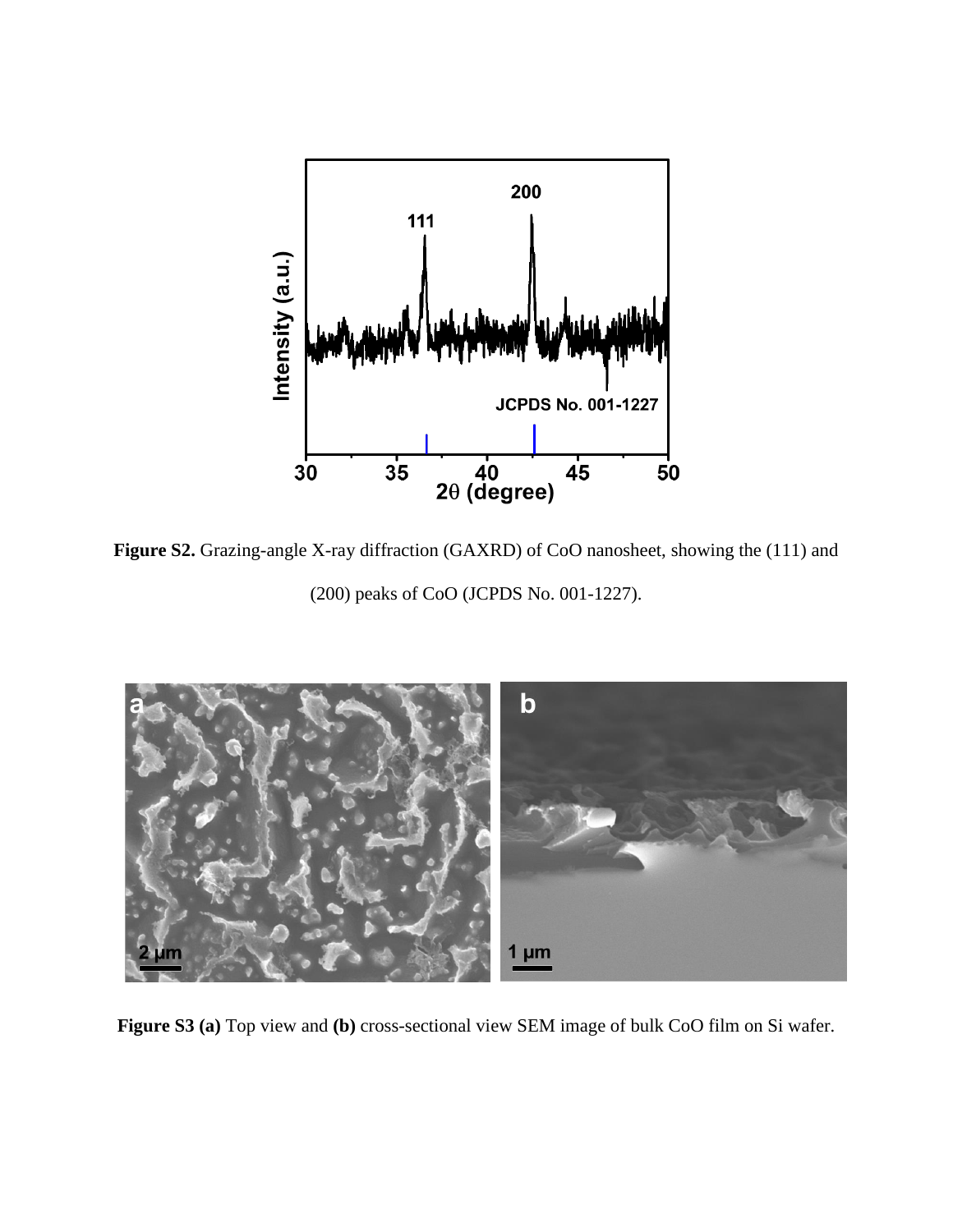

**Figure S4.** XRD of bulk CoO on Si wafer.



Figure S5. Current density vs. time curve measured at a constant bias of 1.8 V vs. RHE in 1 M NaOH solution. The stable current density indicates the steady state of the CoO nanosheet during PEC measurement.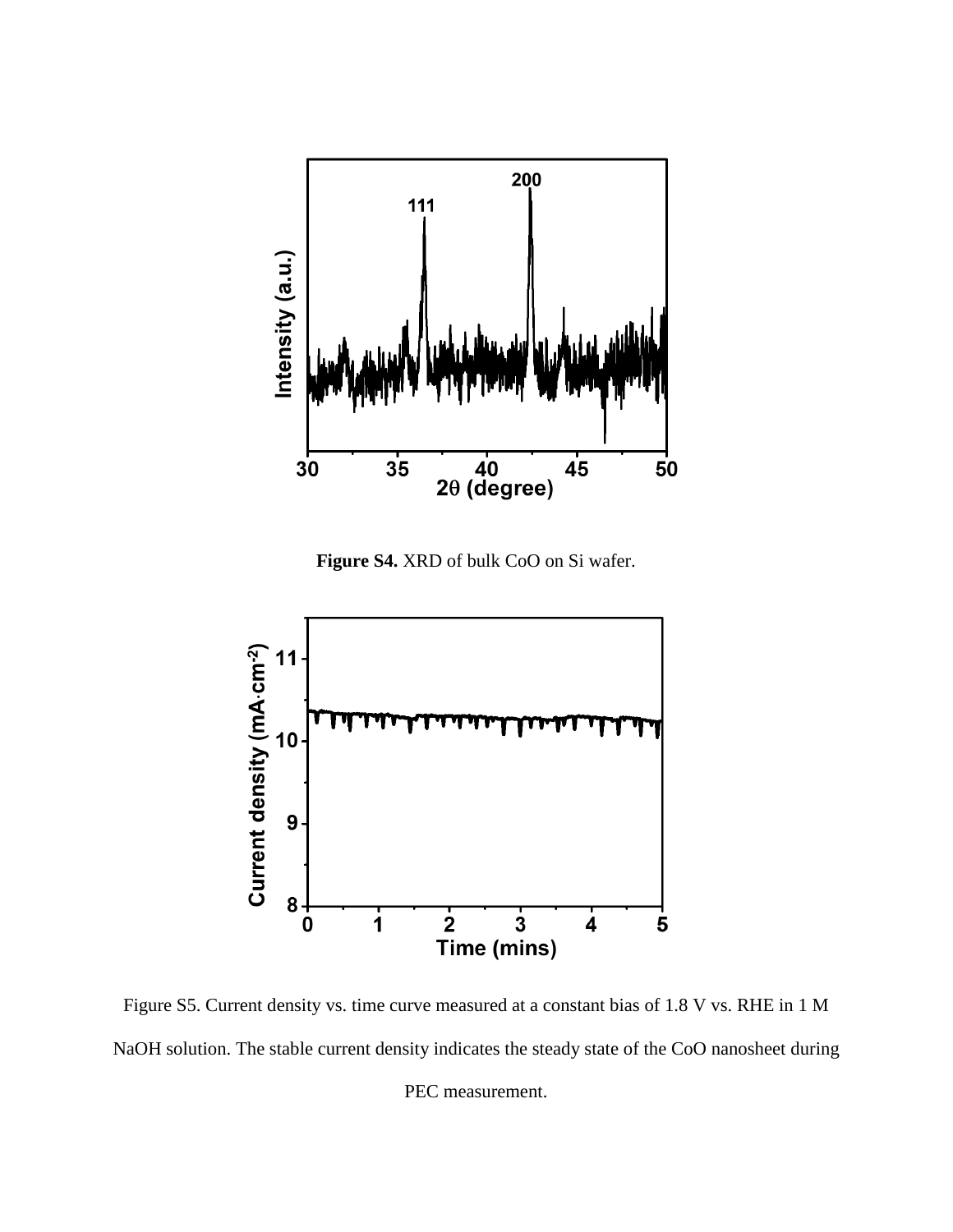

**Figure S6.**  $J_{\text{ph}}$ -*V* characteristics of n-Si/CoO nanosheet and  $p^{\text{+}}$ -Si/CoO nanosheet, showing a

photovoltage of 340 mV produced by n-Si wafer.



**Figure S7.** SEM images of CoO nanosheets before **(a)** and after **(b)** the PEC measurement.